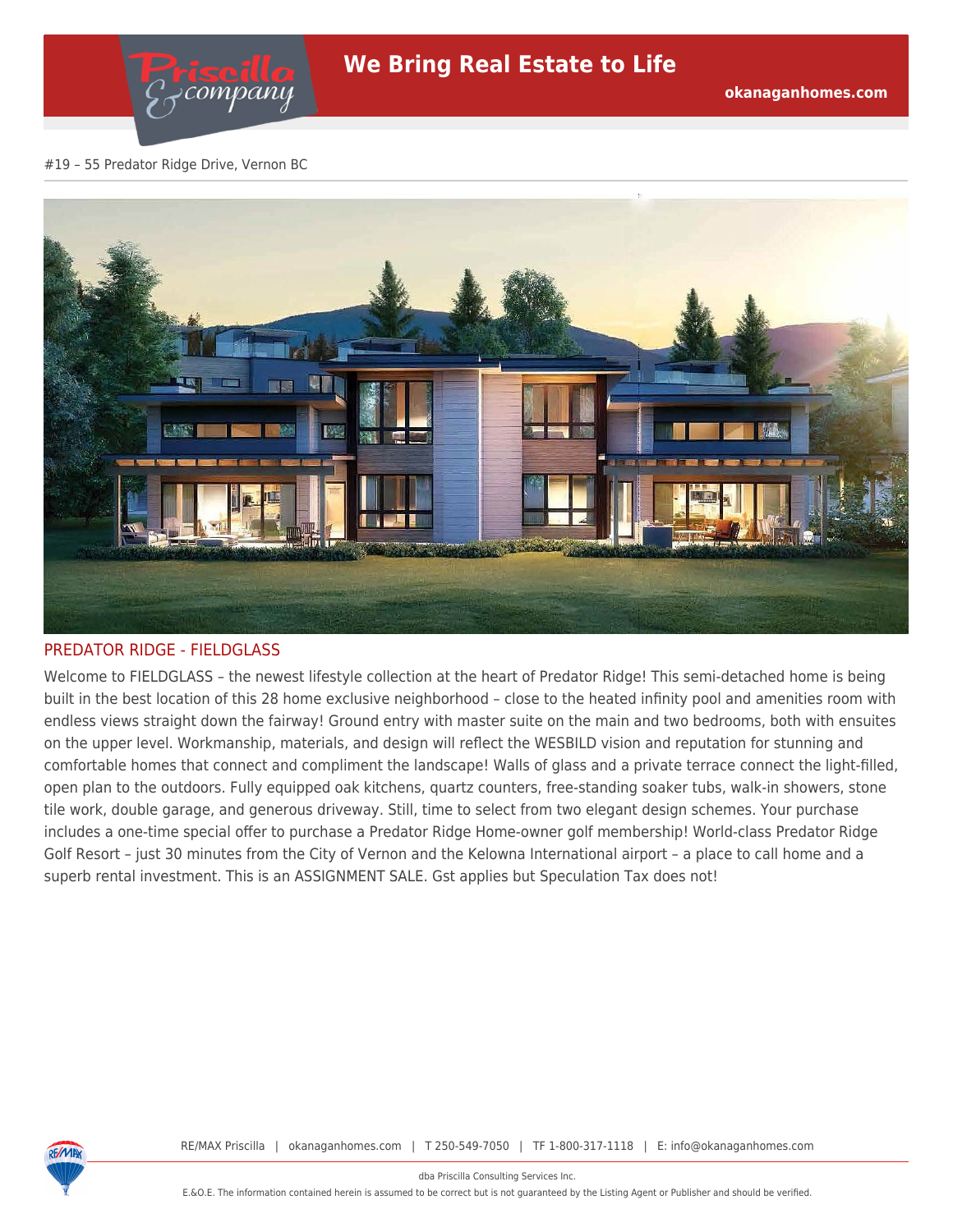







# Specifications

| Neighborhood<br><b>Predator Ridge</b>       |  |
|---------------------------------------------|--|
| Zoning<br><b>RTCA</b>                       |  |
| <b>Total Square Footage</b><br>2595 sq. ft. |  |
| Upper Level<br>892 sq. ft.                  |  |
| Bathrooms<br>4                              |  |
| <b>Strata Fees</b><br>\$659.79              |  |
|                                             |  |

Strata Inclusions

Contingency Reserve, Insurance, Landscaping, Management, Road Maintenance, Snow Removal

Services

Services Available, Hydro, Natural Gas, Telecommunications, Shaw Cable, Sewer, Municipal Water

School District SD/22



dba Priscilla Consulting Services Inc.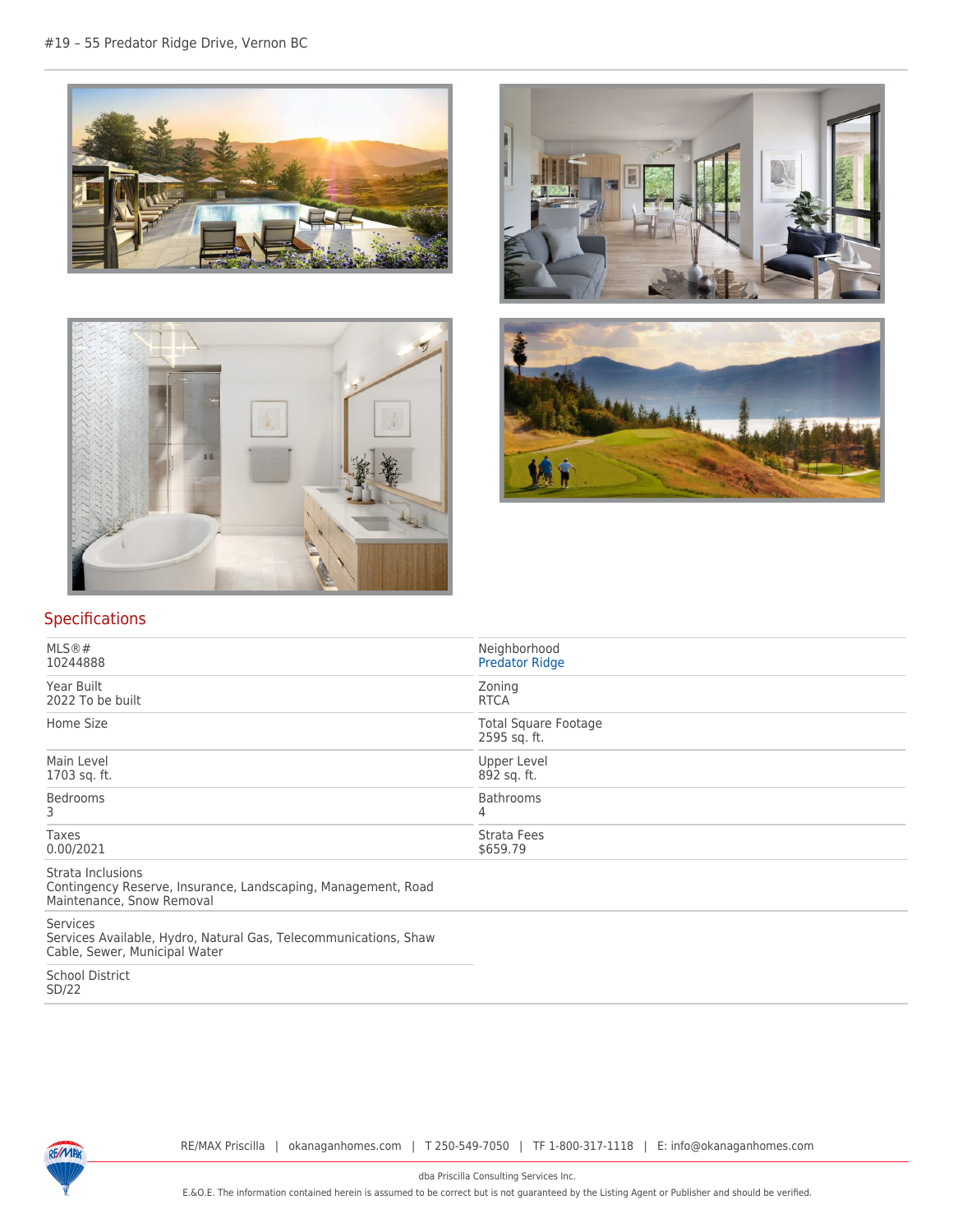## Features

THE PROPERTY

- FIELDGLASS newest 28 home exclusive community in the very heart of Predator Ridge
- Private community infinity pool and Hot Tub
- Cabana facility and changing rooms
- Predator Ridge fine dining and pro shop just a short walk down the road
- Café and restaurants featured at Predator Ridge
- Predator Ridge membership is available

### THE HOME

- Built to redefine luxury living with distinct designs
- Semi-detached home, ground-oriented layouts offering impressive oversized patios
- An impressive blend of Hardi-boards, stucco, and natural stone
- A pleasing blend of Harwood, Partial Carpet, and tile flooring throughout
- Natural gas, forced air heating system
- Navien 96% efficient tank-less water heater
- Bi-pass humidifier
- 17 seers 2 stages Central Air
- Natural gas hot water tank
- ICF Block and Torch on Roof
- Underground Sprinkler
- City Water and Sewer

## MAIN LEVEL

- Beautifully and well-thought-out kitchen equipped with oak cabinets, quartz counters
- Island with dual fuel stove/range stainless steel appliances
- Fully open floor plan with ceiling to floor windows
- Oversized patio with relaxing views straight down the fairway Views don't much better
- Master bedroom with walk-in closet and full ensuite
- Double size garage with room for possible shelving and storage
- Laundry room

### UPPER LEVEL

- 2 large bedrooms
- 2 full bathrooms each outside a bedrooms
- An open area that makes a great office/den